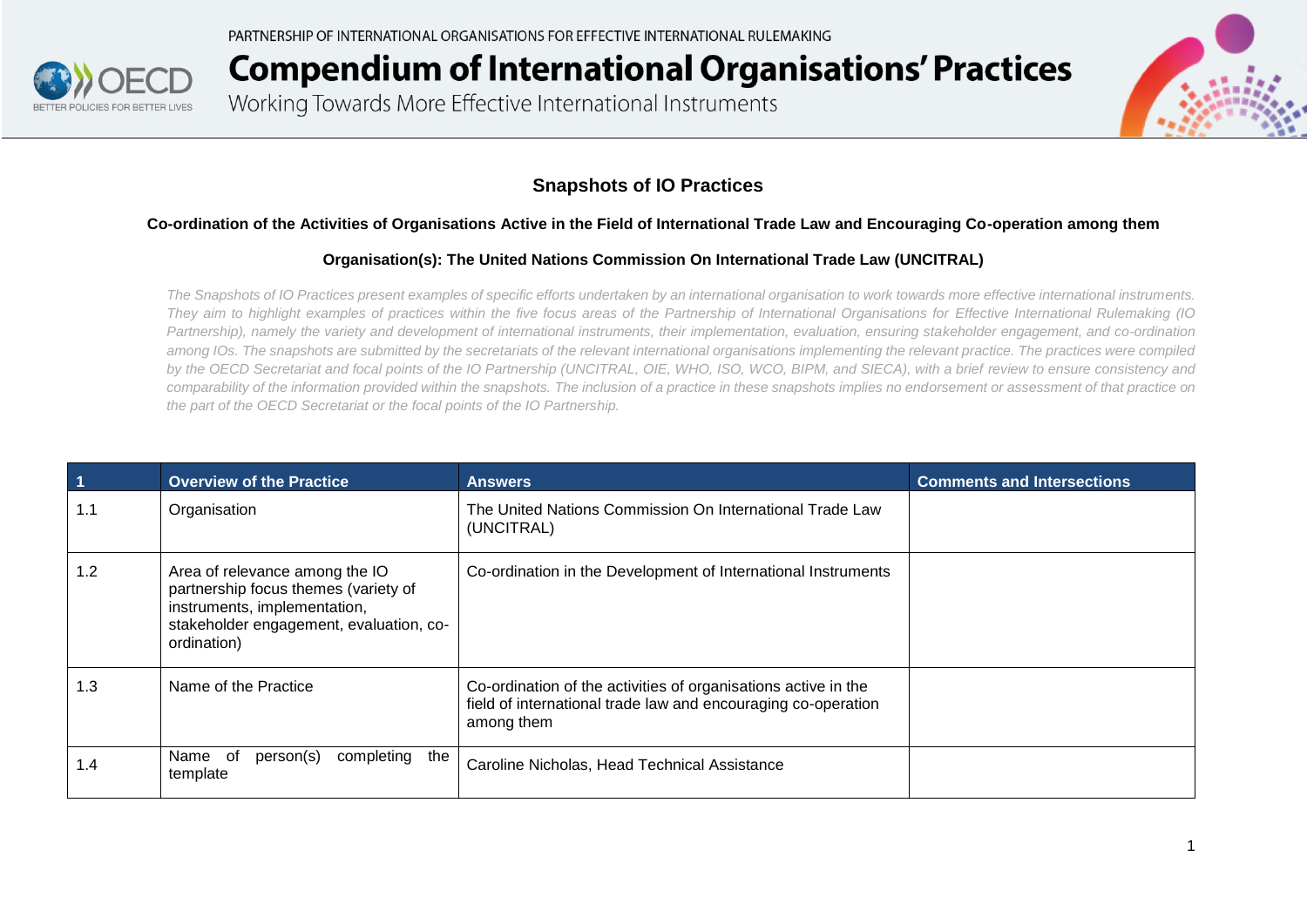



| 2 <sup>2</sup> | <b>Description of the Practice</b>                                                      | <b>Answers</b>                                                                                                                                                                                                                                                                                                                                                                                                                                                                                                                                                                                                                                                                                                                                                                                                                                                                                                                                                                                                                                                                                                                                                                                                                                                                                                                                                                                                                                                                                                                                                                                                                 | <b>Comments and Intersections</b>                                                                                                                    |
|----------------|-----------------------------------------------------------------------------------------|--------------------------------------------------------------------------------------------------------------------------------------------------------------------------------------------------------------------------------------------------------------------------------------------------------------------------------------------------------------------------------------------------------------------------------------------------------------------------------------------------------------------------------------------------------------------------------------------------------------------------------------------------------------------------------------------------------------------------------------------------------------------------------------------------------------------------------------------------------------------------------------------------------------------------------------------------------------------------------------------------------------------------------------------------------------------------------------------------------------------------------------------------------------------------------------------------------------------------------------------------------------------------------------------------------------------------------------------------------------------------------------------------------------------------------------------------------------------------------------------------------------------------------------------------------------------------------------------------------------------------------|------------------------------------------------------------------------------------------------------------------------------------------------------|
| 2.1            | Please describe the practice shortly,<br>providing information on its core<br>features. | The co-ordination of the activities of organisations active in the<br>field of international trade law is a core element of<br>UNCITRAL's mandate, conferred to avoid duplication of efforts<br>and to promote efficiency, consistency and coherence in<br>international trade law reform. These co-ordination activities<br>encompass three distinct areas (see United Nations<br>Coordination Activities (A/CN.9/1018), available at<br>https://undocs.org/en/A/CN.9/1018):<br>1. Joint Activities and Meetings: following the work of<br>and communicating with organisations active in the<br>field of international trade law, including actively<br>participating in the activities and meetings of the<br>relevant organisations and inviting them to participate<br>in UNCITRAL's work (by, e.g. presenting reports at<br>annual meetings)<br>2. Research: preparing general surveys and in-depth<br>reports to facilitate the monitoring developments in<br>international trade law; and,<br>3. Adoption of Instruments: enabling the use and<br>adoption of instruments developed by other<br>international organisations in UNCITRAL's activities.<br>In practice, UNCITRAL (through its Secretariat) follows the<br>work of, and communicates with, other organisations active in<br>the field of international trade Isaw, actively participating in<br>their activities and meetings, and inviting them to participate in<br>UNCITRAL's work. They present reports on their activities to<br>UNCITRAL's annual sessions. The Secretariat has also<br>established on-going relationships with other international | The co-ordination activities conducted<br>by the UNCITRAL Secretariat (WG5)<br>intersect with the development of<br>international instruments (WG1). |
|                |                                                                                         | organisations in international trade law.                                                                                                                                                                                                                                                                                                                                                                                                                                                                                                                                                                                                                                                                                                                                                                                                                                                                                                                                                                                                                                                                                                                                                                                                                                                                                                                                                                                                                                                                                                                                                                                      |                                                                                                                                                      |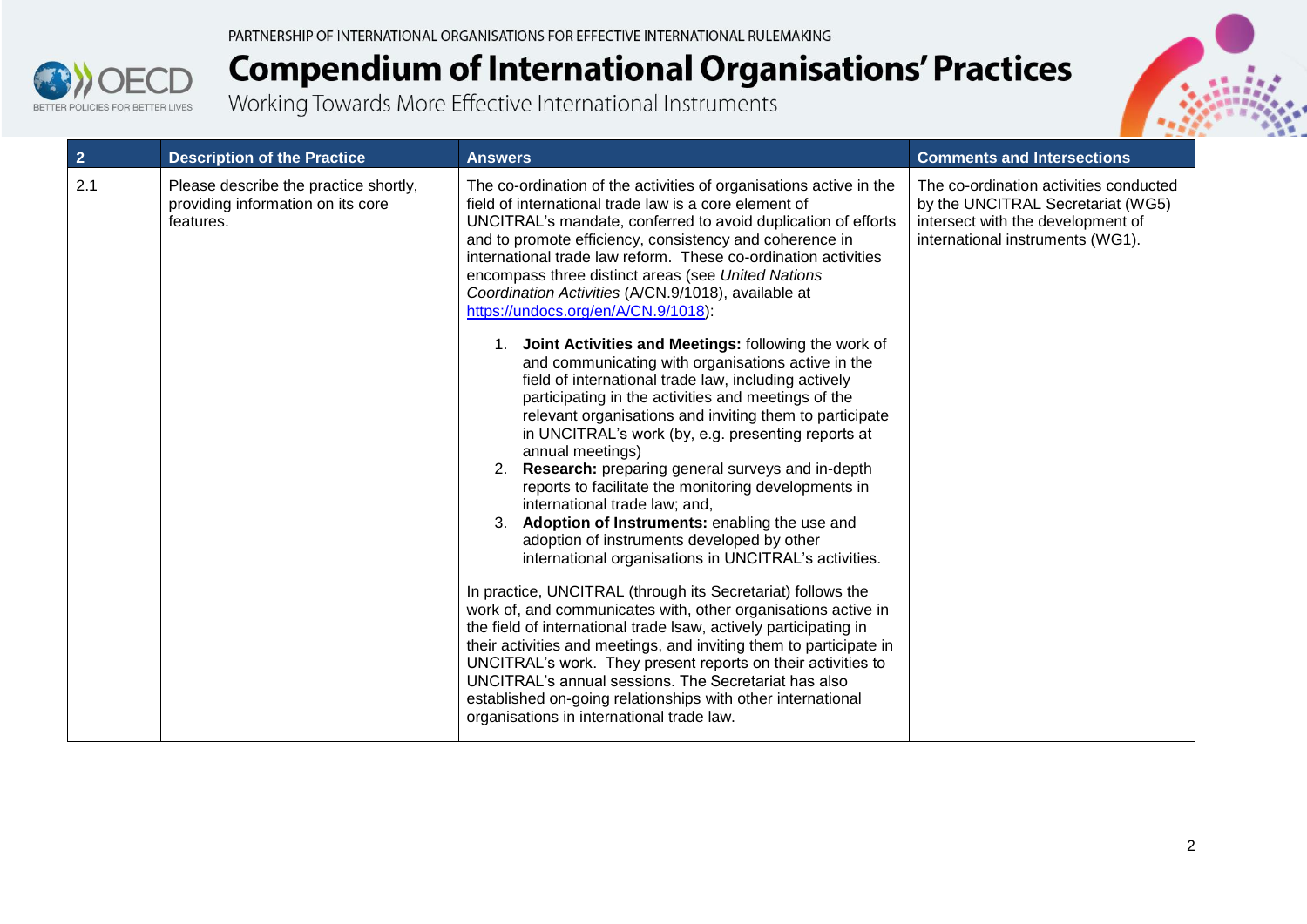



| 2.2 | What are the objectives of the practice?           | The primary purpose of the practice is to to avoid duplication of<br>efforts and to promote efficiency, consistency and coherence<br>in the harmonisation and modernisation of international trade<br>law.                                                                                                                                                                                                                                                                                                                                                                                                                                                                                                                                                                                                                                                                                                                                                                                                                                                                                                                                                                                                                            |  |
|-----|----------------------------------------------------|---------------------------------------------------------------------------------------------------------------------------------------------------------------------------------------------------------------------------------------------------------------------------------------------------------------------------------------------------------------------------------------------------------------------------------------------------------------------------------------------------------------------------------------------------------------------------------------------------------------------------------------------------------------------------------------------------------------------------------------------------------------------------------------------------------------------------------------------------------------------------------------------------------------------------------------------------------------------------------------------------------------------------------------------------------------------------------------------------------------------------------------------------------------------------------------------------------------------------------------|--|
| 2.3 | What have been the key results of the<br>practice? | This practice has allowed UNCITRAL to co-ordinate and<br>engage in joint activities with other rule-formulating agencies in<br>international trade, eg the Hague Conference on Private<br>International Law (HCCH) and the International Institute for the<br>Unification of Private Law (Unidroit). For a description, see<br>United Nations document Coordination Activities<br>A/CN.9/1018.                                                                                                                                                                                                                                                                                                                                                                                                                                                                                                                                                                                                                                                                                                                                                                                                                                        |  |
|     |                                                    | The practice also led to joint texts, allowing States to use the<br>various instruments to reform their national systems<br>cohesively: see, for example the UNCITRAL, Unidroit and<br>HCCH Comparison and analysis of major features of<br>international instruments relating to secured transactions,<br>available at<br>https://uncitral.un.org/sites/uncitral.un.org/files/media-<br>documents/uncitral/en/uncitral-hcch-unidroit-e.pdf, and a joint<br>Legal Guide to Uniform Instruments in the Area of International<br>Commercial Contracts, with a Focus on Sales, in 2020. This<br>Guide provides an overview of the three organisations'<br>complementary international instruments in this field (available<br>at https://uncitral.un.org/sites/uncitral.un.org/files/media-<br>documents/uncitral/en/tripartiteguide.pdf).<br>In addition, UNCITRAL has regularly endorsed the use of<br>standards from other organisations, most recently the Uniform<br>Rules for Forfaiting of the International Chamber of<br>Commerce, and Incoterms® 2020. For such endorsed texts,<br>see https://uncitral.un.org/en/texts/endorsed. Other<br>organisations have also recommended and endorsed the<br>adoption of UNCITRAL texts. |  |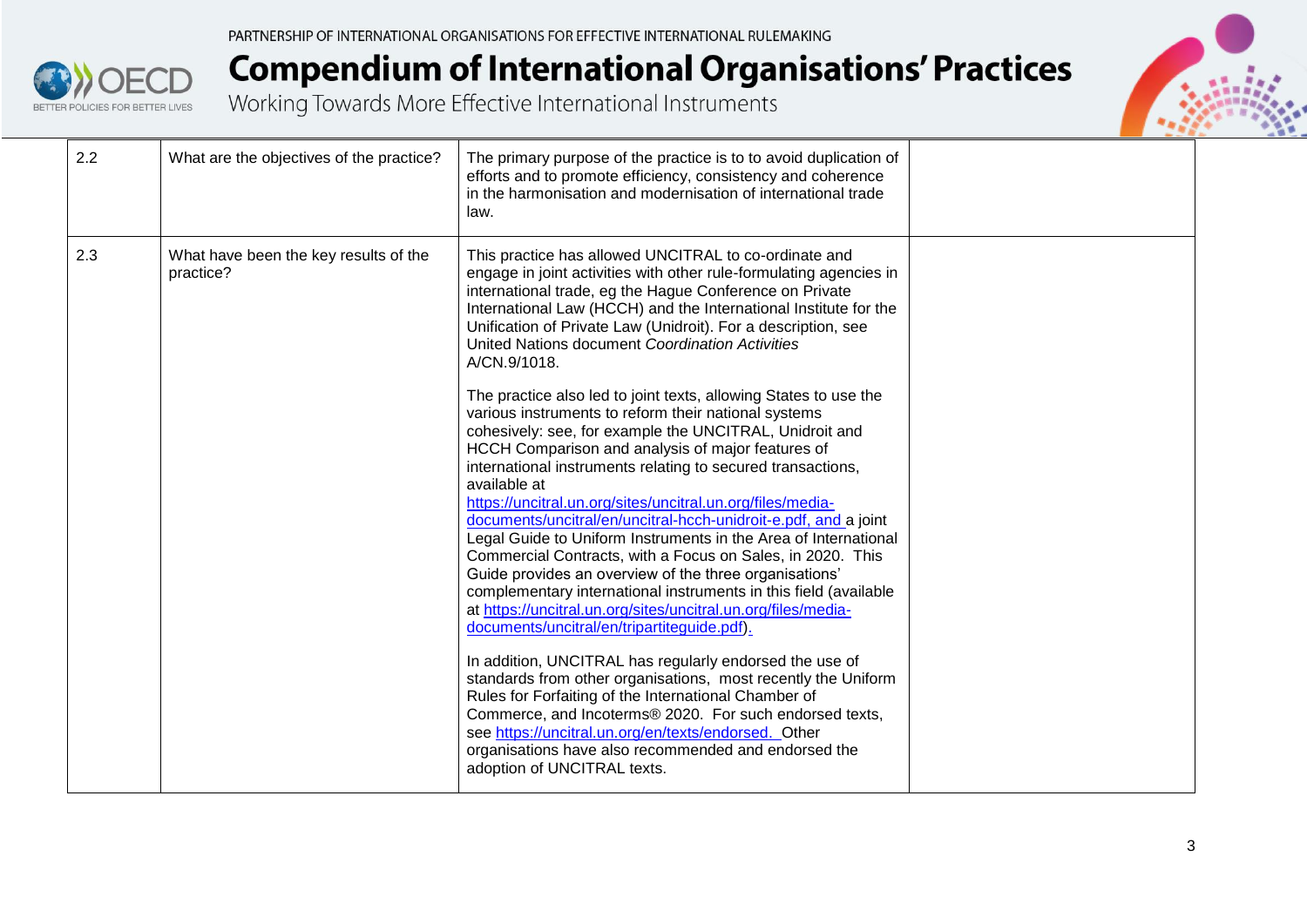



| 2.4 | In what year was the practice<br>introduced?                                                            | 1966 (when UNCITRAL was established).                                                                                                                                                                                                                                                                                                                                                                                                                                                                                                                                                                                                                                                                                                                                                                                                                                                                                                                                                                                                                                                                                                                                                                                                                                                                                                                                                                                                                              |  |
|-----|---------------------------------------------------------------------------------------------------------|--------------------------------------------------------------------------------------------------------------------------------------------------------------------------------------------------------------------------------------------------------------------------------------------------------------------------------------------------------------------------------------------------------------------------------------------------------------------------------------------------------------------------------------------------------------------------------------------------------------------------------------------------------------------------------------------------------------------------------------------------------------------------------------------------------------------------------------------------------------------------------------------------------------------------------------------------------------------------------------------------------------------------------------------------------------------------------------------------------------------------------------------------------------------------------------------------------------------------------------------------------------------------------------------------------------------------------------------------------------------------------------------------------------------------------------------------------------------|--|
| 2.5 | Has the practice been updated/reformed<br>since then? If yes, when and how has it<br>evolved over time? | Yes.<br>The original intention was for UNCITRAL to to act as a 'kind of<br>international clearing-house to co-ordinate and supervise' the<br>work of other rule-formulating agencies which were regional or<br>aimed at developed countries (see Official Records of the<br>General Assembly, Twenty-first Session, Report to the<br>Secretary General ("The Schmitthoff Study") (A/6396),<br>available at<br>https://uncitral.un.org/en/commission/archivaldocs). When<br>UNCITRAL was established, it was mandated to 'establish []<br>and maintain [] a close collaboration with the United Nations<br>Conference on Trade and Development (UNCTAD)' and<br>maintain 'liaison with other United Nations organs and<br>specialised agencies concerned with international trade' (see<br>General Assembly Resolution 2205 (XXI) of 17 December<br>1966, https://undocs.org/en/A/RES/2205(XXI) - this document<br>sets out UNCITRAL's mandate).<br>Initially, under this mandate and reflecting activity #2 noted in<br>section 2.1 above, UNCITRAL through its Secretariat prepared<br>an annual general survey of the activities of other<br>organisations related to international trade law, entitled<br>"Coordination of Work" – see the last such report<br>https://undocs.org/en/A/CN.9/380. However, compiling this<br>report became ever more resource intensive as the number of<br>international and regional legal harmonisation efforts<br>increased. |  |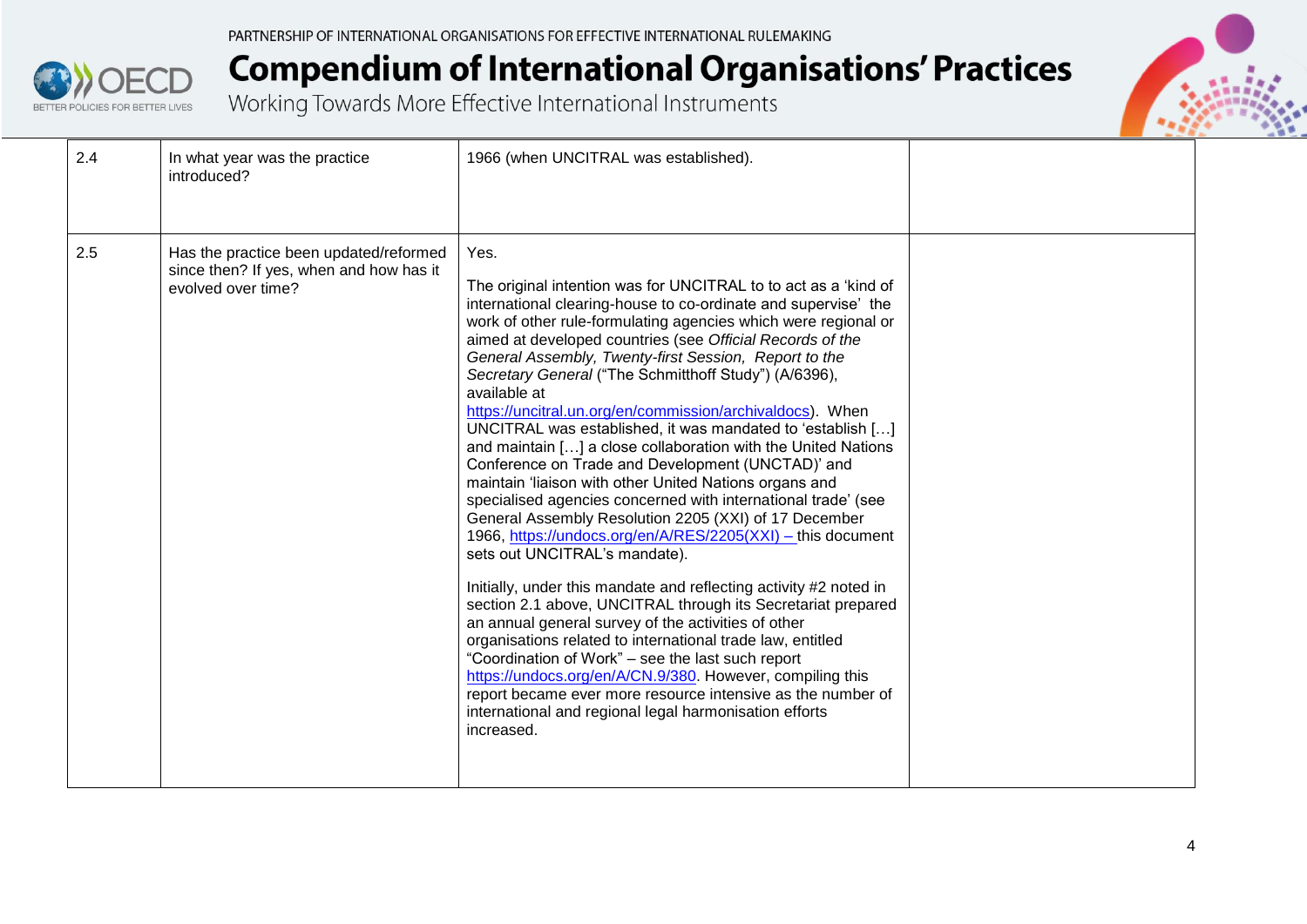

|     |                                                                                                       | The function has evolved, so that now UNCITRAL maintains<br>close links with international and regional organisations<br>including those in Section 2.3 above, and other inter-<br>governmental and non-governmental organisations such as<br>the multilateral development banks and national aid agencies.<br>Many are active participants in the work programme of<br>UNCITRAL and in the field of international trade law reform,<br>and the links facilitate the exchange of ideas and information,<br>and the issue of joint instruments as noted above. For an<br>example in the field of insolvency involving UNCITRAL and the<br>World Bank, see<br>https://www.worldbank.org/en/topic/financialsector/brief/the-<br>world-bank-principles-for-effective-insolvency-and-creditor-<br>rights. |  |
|-----|-------------------------------------------------------------------------------------------------------|------------------------------------------------------------------------------------------------------------------------------------------------------------------------------------------------------------------------------------------------------------------------------------------------------------------------------------------------------------------------------------------------------------------------------------------------------------------------------------------------------------------------------------------------------------------------------------------------------------------------------------------------------------------------------------------------------------------------------------------------------------------------------------------------------|--|
| 2.6 | What do you consider to be the primary<br>strengths of the practice?                                  | The practice allows States using complementary international<br>instruments on international trade law emanating from different<br>IOs effectively in national law reform.                                                                                                                                                                                                                                                                                                                                                                                                                                                                                                                                                                                                                           |  |
| 2.7 | What do you consider to be the main<br>challenges faced during the<br>implementation of the practice? | When this aspect of the UNCITRAL mandate was discussed at<br>the establishment of UNCITRAL, views differed on how this<br>function might be undertaken. Consequently, there was no<br>formal mandate for UNCITRAL to co-ordinate others' activities<br>and co-ordination is largely informal and conducted through<br>the UNCITRAL Secretariat, as noted above. In addition,<br>delegations to UNCITRAL and to two other closely-related<br>agencies - HCCH and Unidroit - do not always take co-<br>ordinated positions across the organisations.                                                                                                                                                                                                                                                   |  |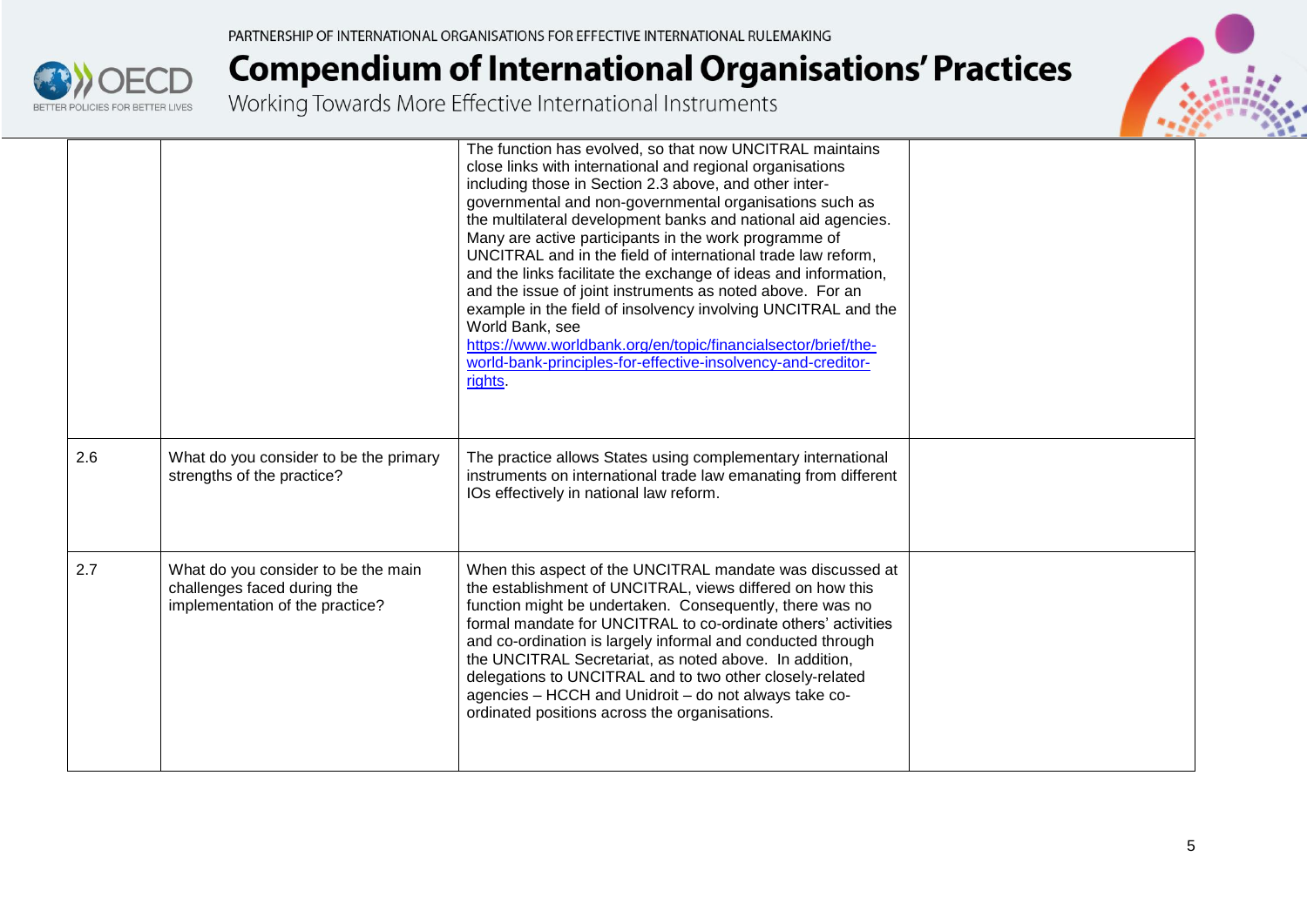| 2.8                     | Does the practice have a<br>formal/normative basis within the<br>organisation or is it conducted<br>informally? Does this basis make the<br>practice mandatory or voluntary? | Yes, see mandate (https://undocs.org/en/A/RES/2205(XXI)).<br>The mandate provides an enabling provision, so it is neither<br>mandatory nor voluntary per se. When UNCITRAL was<br>established, the co-ordination function was the first aspect of<br>its mandate. Nowadays, UNCITRAL's rule-formulating activity<br>is considered to be its core business.                                                                             |                                   |
|-------------------------|------------------------------------------------------------------------------------------------------------------------------------------------------------------------------|----------------------------------------------------------------------------------------------------------------------------------------------------------------------------------------------------------------------------------------------------------------------------------------------------------------------------------------------------------------------------------------------------------------------------------------|-----------------------------------|
| 2.9                     | At what frequency is the practice<br>applied? i.e. is it conducted once or on<br>an iterative basis?                                                                         | Ongoing                                                                                                                                                                                                                                                                                                                                                                                                                                |                                   |
| 2.10                    | Is this practice applied systematically,<br>(e.g. with respect to every normative<br>instrument, according to specific criteria<br>or on an ad hoc basis)?                   | Ad hoc. An annual report into co-ordination activities is<br>available at https://uncitral.un.org/en/commission. The 2020<br>report is United Nations document Coordination Activities<br>A/CN.9/1018, available at https://undocs.org/en/A/CN.9/1018.                                                                                                                                                                                 |                                   |
| 2.11                    | Please provide specific details or<br>examples to illustrate the practice<br>(including supporting links and<br>documents).                                                  | See previous row and for ad hoc encorsements of other<br>organisations' texts, see<br>https://uncitral.un.org/en/texts/endorsed.                                                                                                                                                                                                                                                                                                       |                                   |
| $\overline{\mathbf{3}}$ | <b>Design of the Practice</b>                                                                                                                                                | <b>Answers</b>                                                                                                                                                                                                                                                                                                                                                                                                                         | <b>Comments and Intersections</b> |
| 3.1                     | Who designed the practice (e.g. Was it<br>developed internally, in collaboration<br>with other organisations, etc?)                                                          | Initially, United Nations Member States and international<br>governmental and non-governmental organisations<br>participating in sessions of the General Assembly when<br>UNCITRAL was established (see<br>https://uncitral.un.org/en/commission/archivaldocs); thereafter,<br>the organisations identified above, and professional<br>associations and chambers of commerce that use, for<br>example, the UNCITRAL Arbitration Rules. |                                   |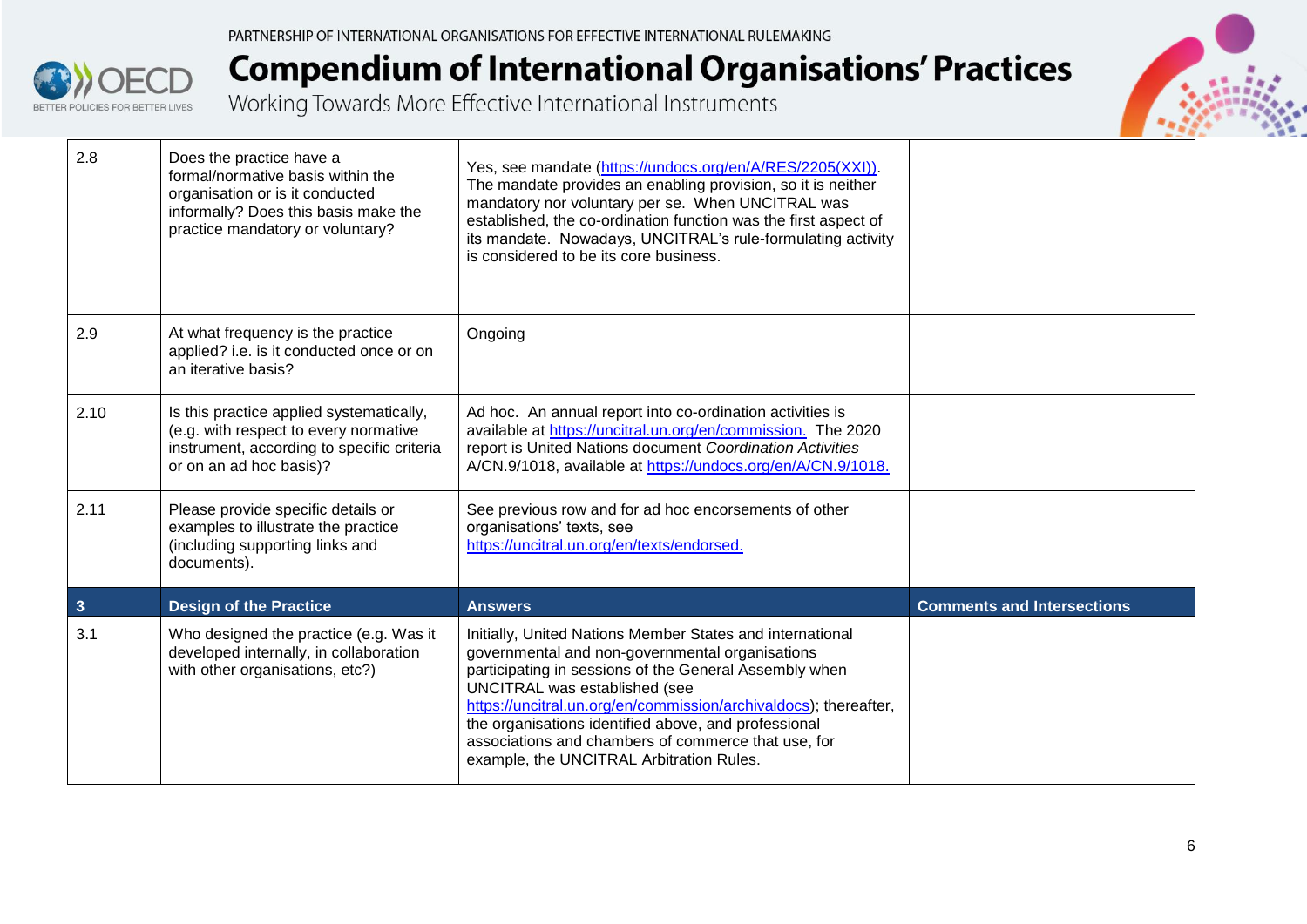

| 3.2 | Which stakeholders were engaged with<br>in the design of the practice?                                | Experts from the above, and judges, arbitrators and lawyers.                                                                                                                                                                                   | The integration of experts, judges,<br>arbitrators, and lawyers into the design<br>of UNCITRAL's co-ordination activities<br>reflects an intersection between<br>stakeholder engagement in<br>international rulemaking (WG3) and<br>co-ordination in international<br>rulemaking (WG5), allowing different<br>stakeholders to provide their views on<br>where better coherence is<br>necessary/relevant among IOs |
|-----|-------------------------------------------------------------------------------------------------------|------------------------------------------------------------------------------------------------------------------------------------------------------------------------------------------------------------------------------------------------|-------------------------------------------------------------------------------------------------------------------------------------------------------------------------------------------------------------------------------------------------------------------------------------------------------------------------------------------------------------------------------------------------------------------|
| 3.3 | How long did it take to design the<br>practice?                                                       | Unknown                                                                                                                                                                                                                                        |                                                                                                                                                                                                                                                                                                                                                                                                                   |
| 3.4 | What resources were needed to design<br>the practice initially (i.e., staff, budget<br>$etc.)$ ?      | Unknown                                                                                                                                                                                                                                        |                                                                                                                                                                                                                                                                                                                                                                                                                   |
| 3.5 | What challenges were encountered<br>during the design of the practice and<br>how were they overcome?  | Lack of consensus on providing authority to co-ordinate - see<br>section 2.1 and 2.7 above. Challenges addressed through the<br>steps of the Secretariat to engage at the Secretariat level with<br>other IOs as set out in section 2.5 above. |                                                                                                                                                                                                                                                                                                                                                                                                                   |
| 3.6 | Has the practice been tested before<br>implementation (i.e. pilot phase)? If yes,<br>please describe. | <b>No</b>                                                                                                                                                                                                                                      |                                                                                                                                                                                                                                                                                                                                                                                                                   |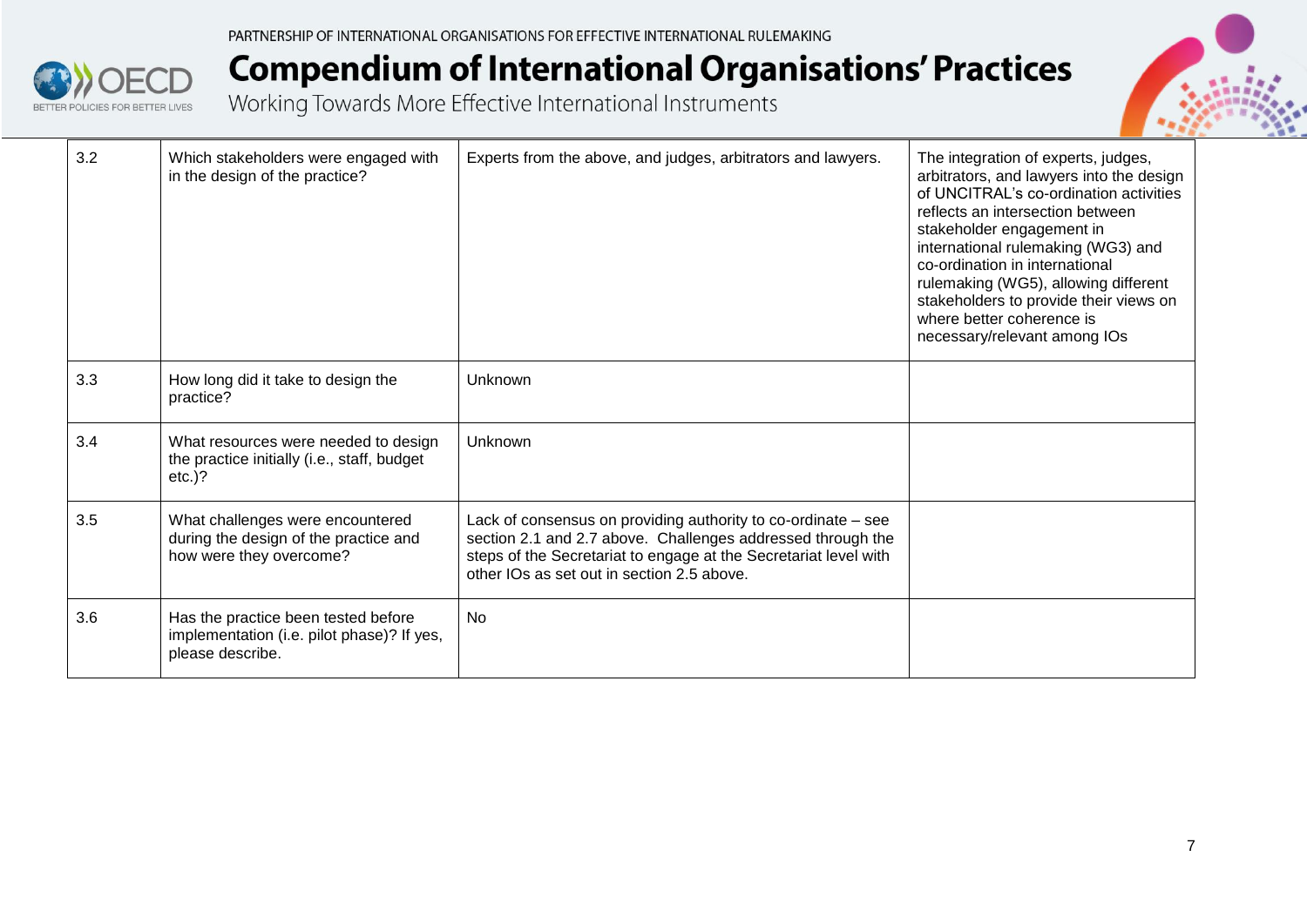

| 4              | <b>Implementation of the Practice</b>                                                                                  |                                                                                                                                                                                                                     | <b>Comments and Intersections</b> |
|----------------|------------------------------------------------------------------------------------------------------------------------|---------------------------------------------------------------------------------------------------------------------------------------------------------------------------------------------------------------------|-----------------------------------|
| 4.1            | Which units are responsible for<br>implementing the practice within your IO?                                           | The International Trade Law Division of the United Nations<br>Office of Legal Affairs, which is the Secretariat of<br>UNCITRAL.                                                                                     |                                   |
| 4.2            | Are IO members involved in implementing<br>the practice? If so, how?                                                   | No.                                                                                                                                                                                                                 |                                   |
| 4.3            | Are external actors beyond the<br>organisation or its membership involved in<br>implementing the practice? If so, how? | Yes: UNCITRAL, the HCCH and Unidroit co-ordinate<br>through an annual tripartite co-ordination meeting to discuss<br>the current work of the three organisations, areas of mutual<br>interest and joint activities. |                                   |
| 4.4            | Which resources are needed to implement<br>the practice (e.g., staff and budget)?                                      | Subsumed within United Nations budget. The UNCITRAL<br>Secretariat comprises approximately 25 staff, approximately<br>half of which are involved in this practice to some extent.                                   |                                   |
| $5\phantom{1}$ | <b>Outputs and Evaluation of the Practice</b>                                                                          | <b>Answers</b>                                                                                                                                                                                                      | <b>Comments and Intersections</b> |
| 5.1            | Has the practice been evaluated or<br>reviewed?                                                                        | <b>No</b>                                                                                                                                                                                                           |                                   |
| 5.2            | If yes, who carried out the evaluation<br>(please specify whether it was done<br>internally or externally)             | N/A                                                                                                                                                                                                                 |                                   |